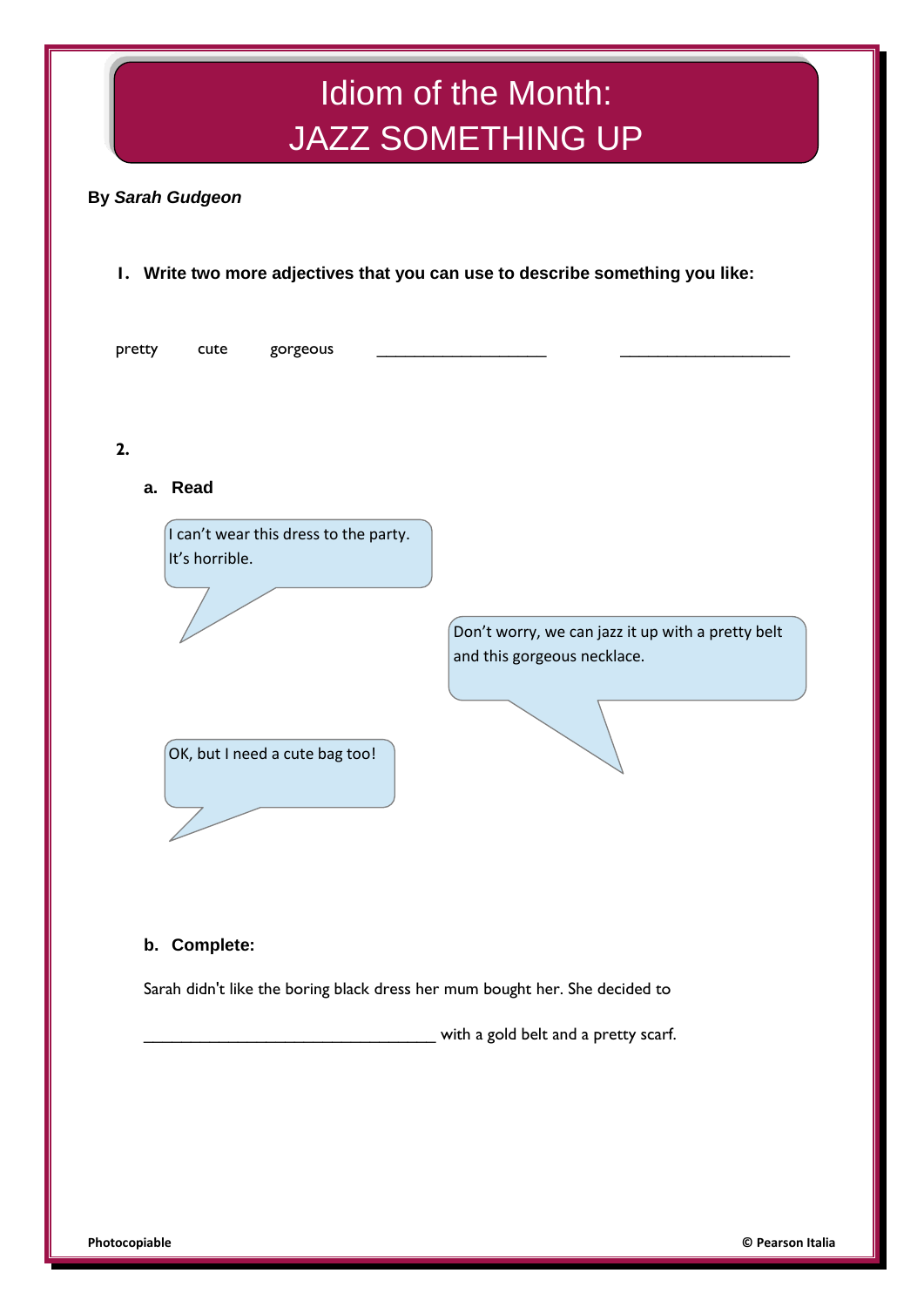#### **3. Read these music idioms and match each one to the correct meaning.**

- a. It was **music to their ears** when the teacher announced that there was no test.
- b. James decided to **face the music** and tell his mum he failed the exam.
- c. John is very old but he is **as fit as a fiddle**. He runs 10km every day.
- d. Denise wanted to **jazz up** the living room with some new curtains and new sofa cushions.
- e. Ben **hit the right note** when he made cheesecake for dessert - all his friends love Ben's cheesecake.
- 1. in good physical form
- 2. made a good decision
- 3. great news
- 4. make something more attractive
- 5. accept the consequences

## **4. Answer these questions:**

- a. Are you as fit as a fiddle? Say why / why not.
- b. What Christmas present would hit the right note with you this year?

#### **5. Talk to a partner.**

Imagine you receive one thousand pounds to jazz up your bedroom. What would you do?

 $\_$  , and the contribution of the contribution of  $\mathcal{L}_\mathcal{A}$  , and the contribution of  $\mathcal{L}_\mathcal{A}$ 

 $\_$  , and the set of the set of the set of the set of the set of the set of the set of the set of the set of the set of the set of the set of the set of the set of the set of the set of the set of the set of the set of th

*I'd ...*